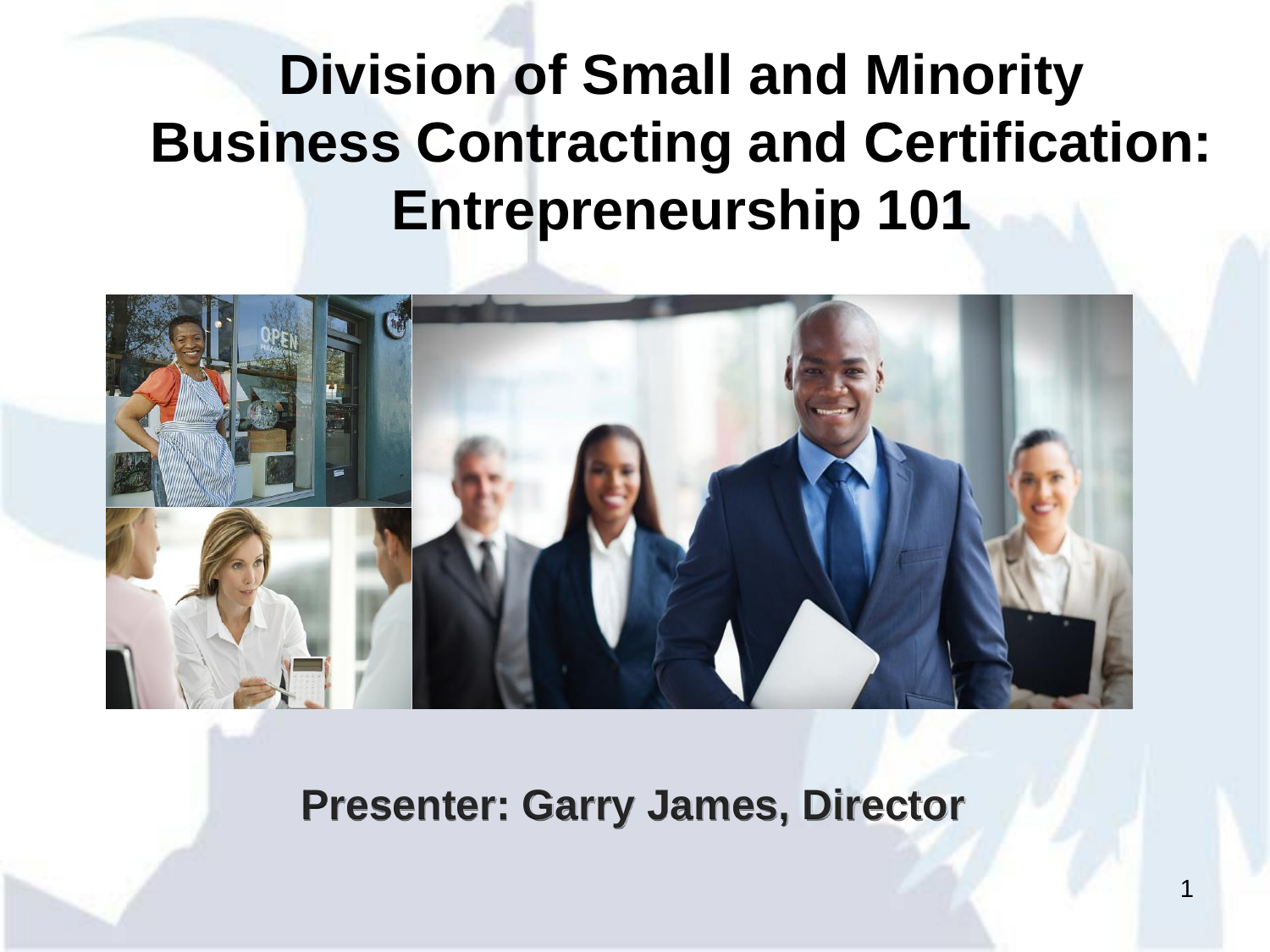# **Webinar Goals Entrepreneurship 101**

- 1. To promote the development and growth of Small, Minority and Women-owned businesses in the state of South Carolina.
- 2. To provide "free" resources that are readily available to both existing and aspiring business owners which will assist them in the development of their businesses.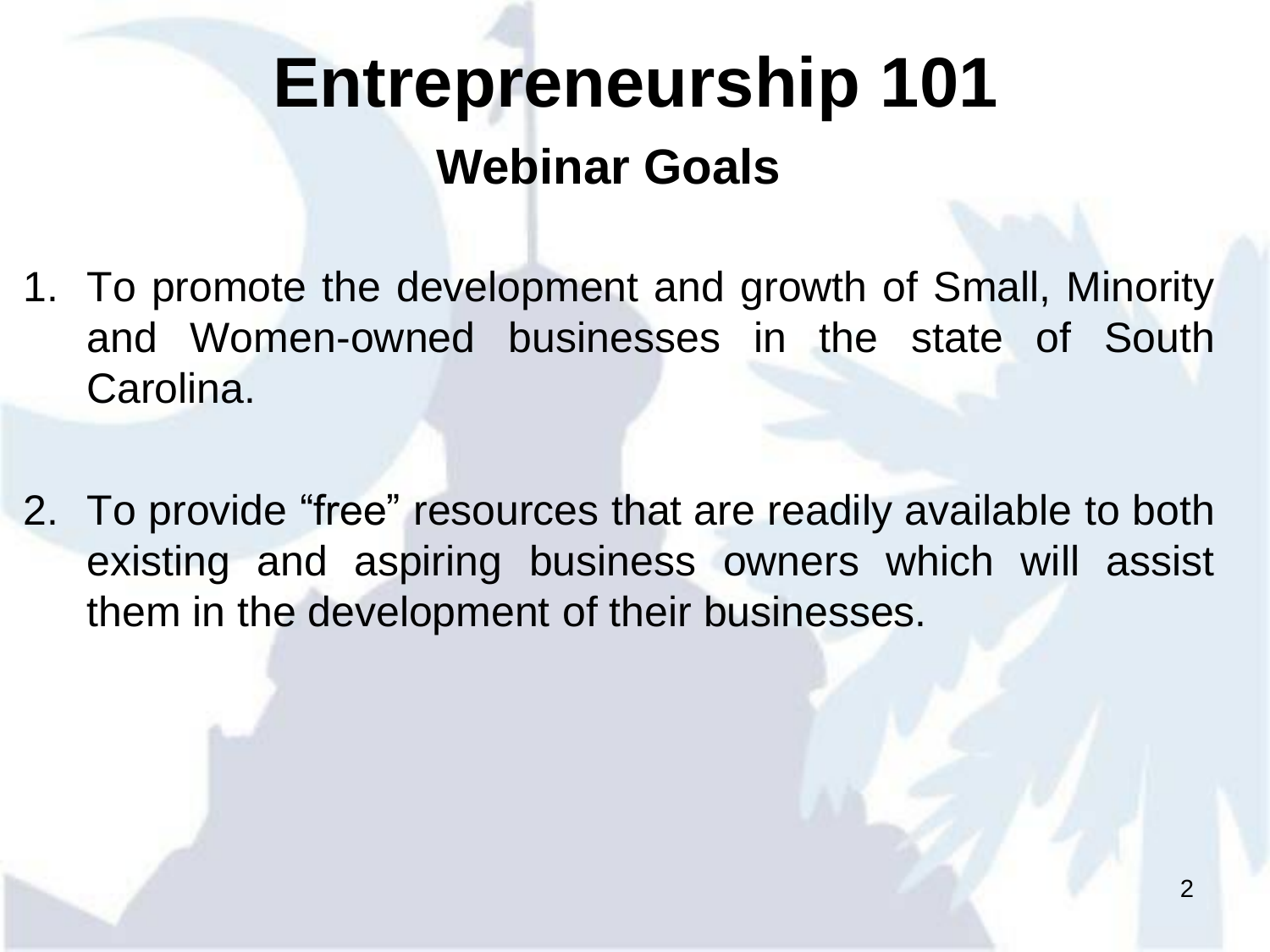### How to Start a Business in South Carolina

#### **South Carolina Business One Stop** – [www.scbos.sc.gov](https://www.scbos.sc.gov/)

- 1. Decide what business structure is best for your business.
- 2. Register your business with the South Carolina Secretary of State (if applicable).
- 3. Obtain Employer Identification Number (EIN).
- 4. Register with the SC Department of Revenue (if applicable)
- 5. Obtain local business license and collect/remit local taxes.
- 6. If your business has employees, follow the 4 step checklist regarding withholdings, verifications, insurance, and reporting.
- 7. Business Filings and Payment Obligations

\**Please visit the SC Business One Stop for further explanation!*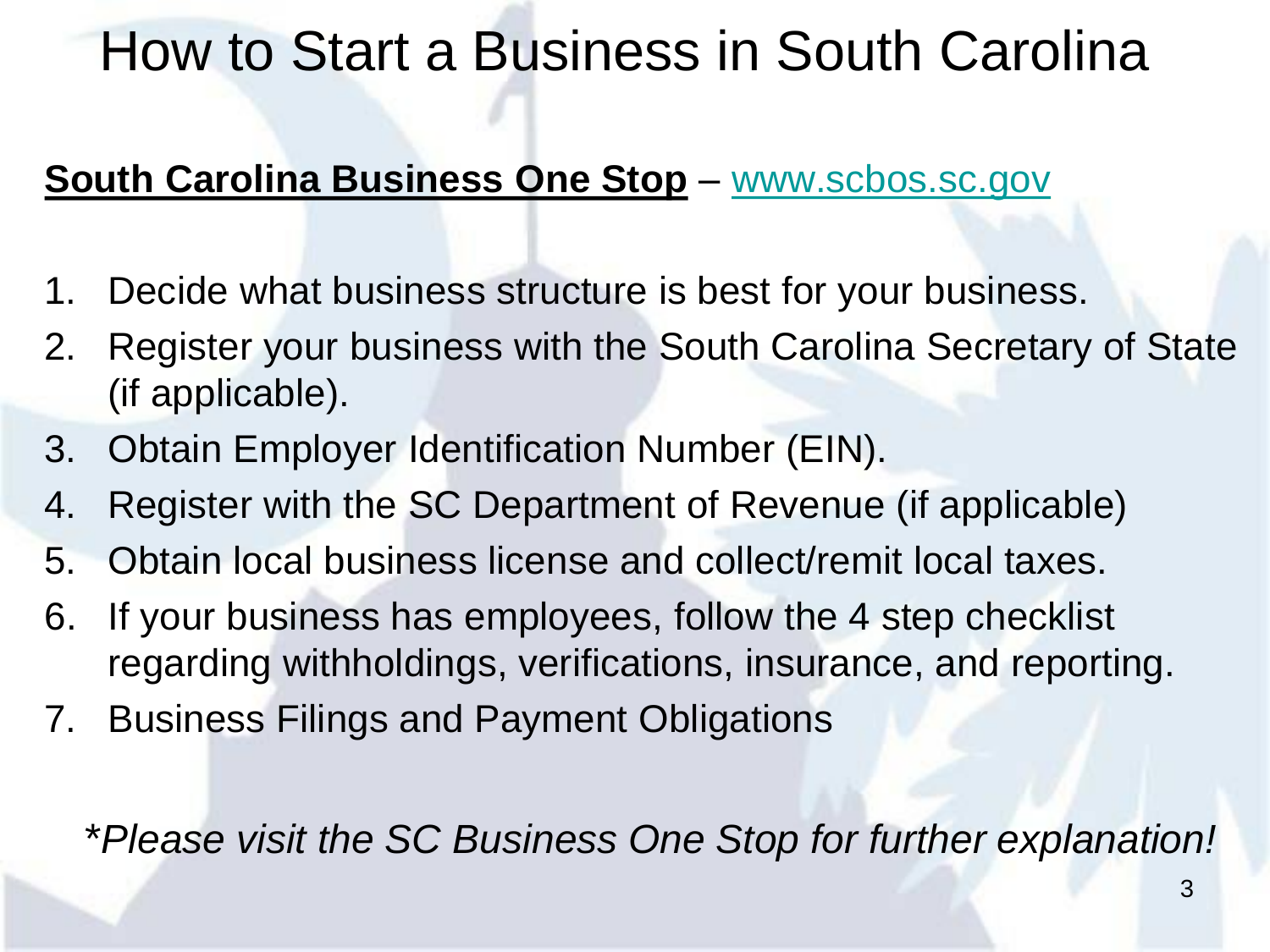#### **Small and Minority Business Contracting & Certification (SMBCC)**  *State Contracting Certification*

#### History: Article 21

-1981 Act No. 148, Section 1; 1979 Act No. 153, Section

- This is a certification for business owners that want to bid on solicitations with state government agencies.
- A certification for South Carolina businesses that are owned, managed and controlled by socially and economically disadvantaged business owners (i.e. minorities & women).
- SMBCC certification **does not** provide loans, grants or guaranteed award of contracts associated with obtaining certification.

**Note:** Business **must have** an physical location (office) in South Carolina. <sup>4</sup>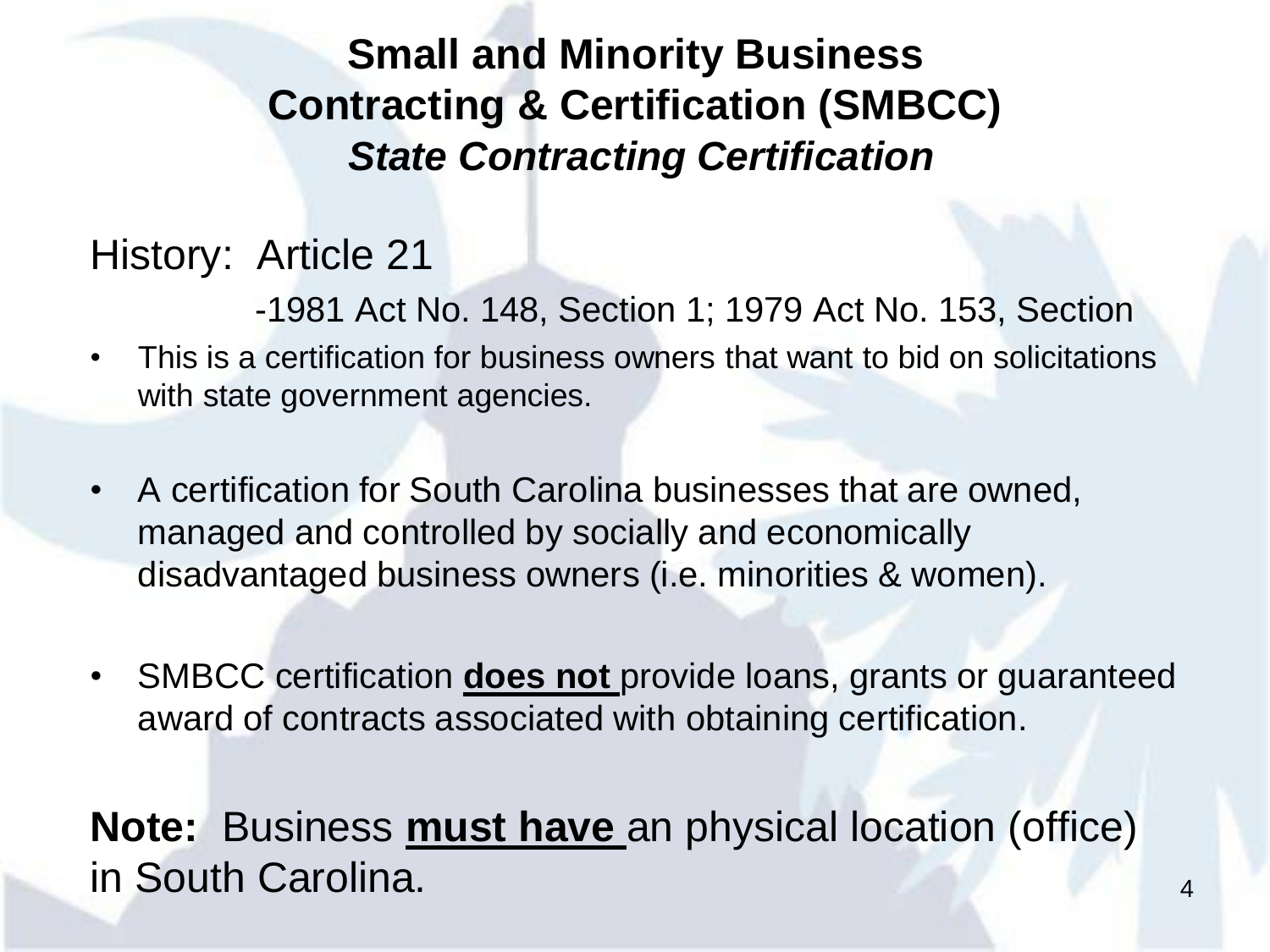#### **SMBCC: Minority Business Enterprise (MBE)**  *Certification*

Must be in business for a minimum of one year

51% ownership must have management responsibilities

Personal total net worth cannot exceed \$750,000

Must have an office in South Carolina

If denied for any reason, the employer can reapply one year later

MBE Certification is valid for 5 years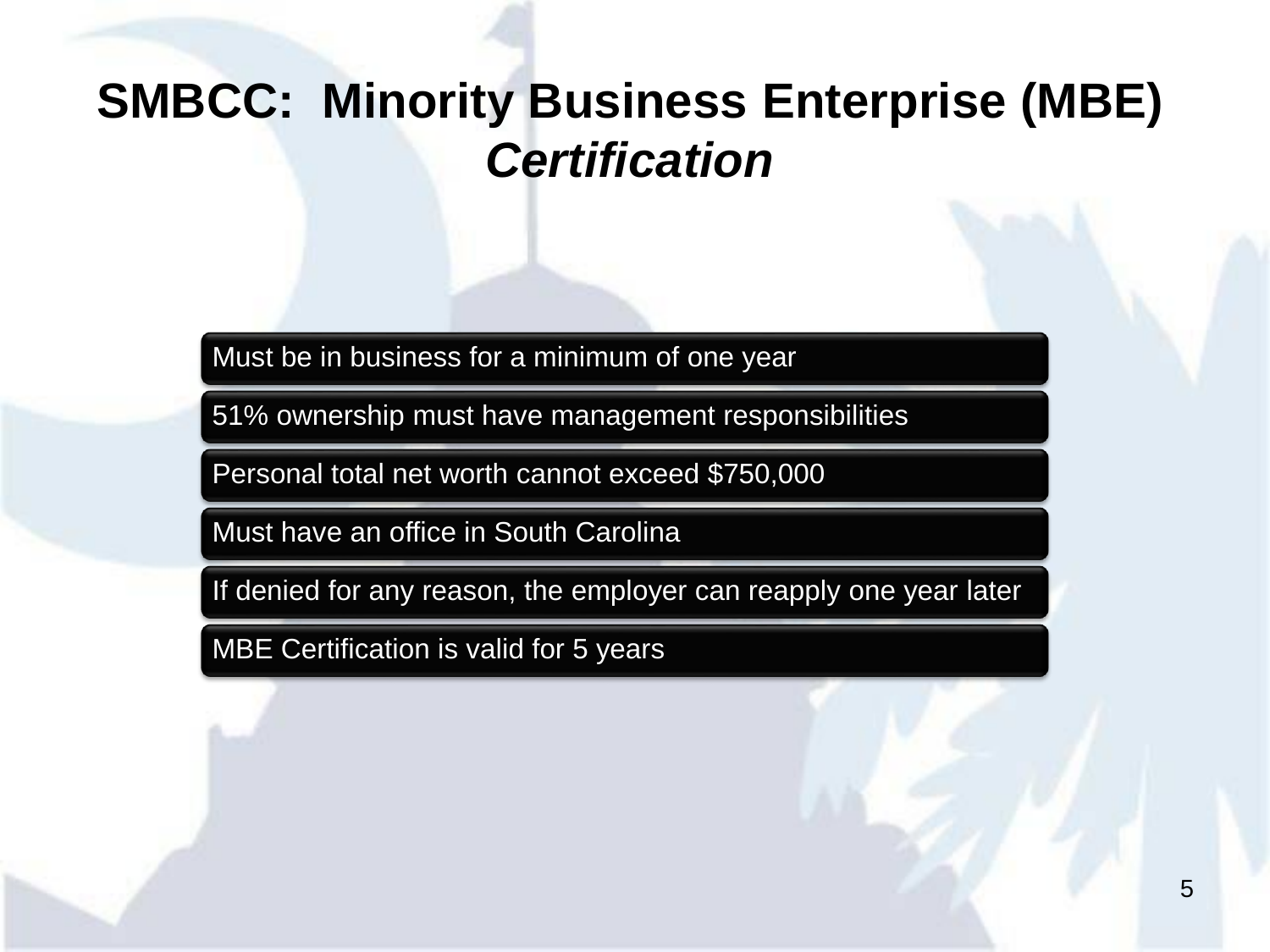# **Article 21 Goals for State Procurement**

- State agencies goals are to award **10%** of their annual budget ('controllable' dollars) to MBE/WBE businesses.
- This is conducted through each agencies procurement departments.
- **Tax Credit Incentive**  A 'prime contractor' who is awarded a contract can sub-contract a portion of the contract that they were awarded to a certified minority firm (MBE/WBE) business.
	- This will allow the 'prime contractor' to become eligible for an income tax credit equal to 4% of the total amount that they awarded to the MBE/WBE business up to \$50,000 annually.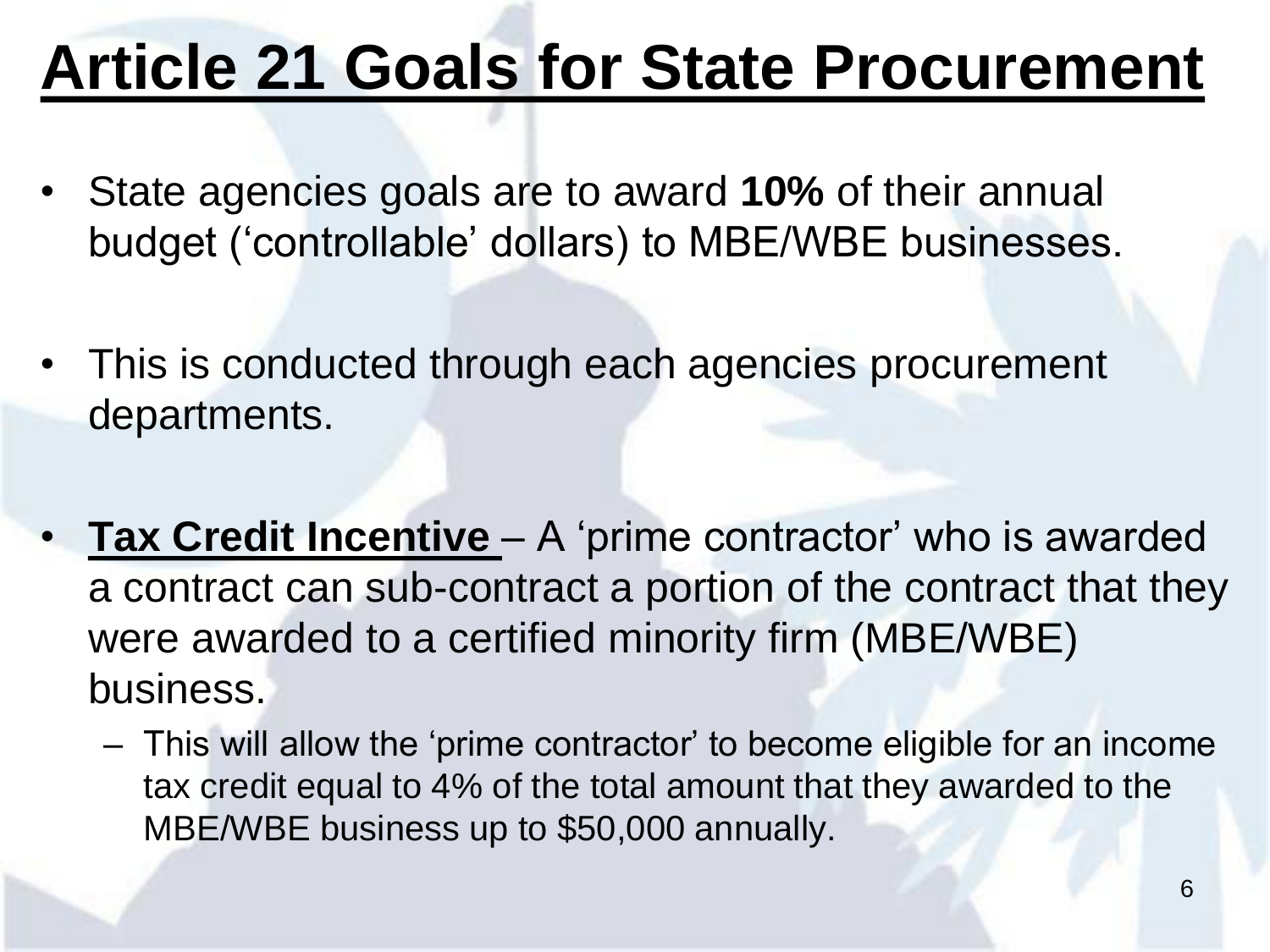# **Small and Minority Business Contracting & Certification**

- **How To Apply for the MBE or WBE certification:**
- 1. Visit our website at:

[www.smbcc.sc.gov/smbcc](https://www.smbcc.sc.gov/smbcc)

2. Completed **Certification Application** and 14 item **Documentation Checklist.**

The documentation checklists requests items such as: tax returns, personal financial statements, organizational charts, etc.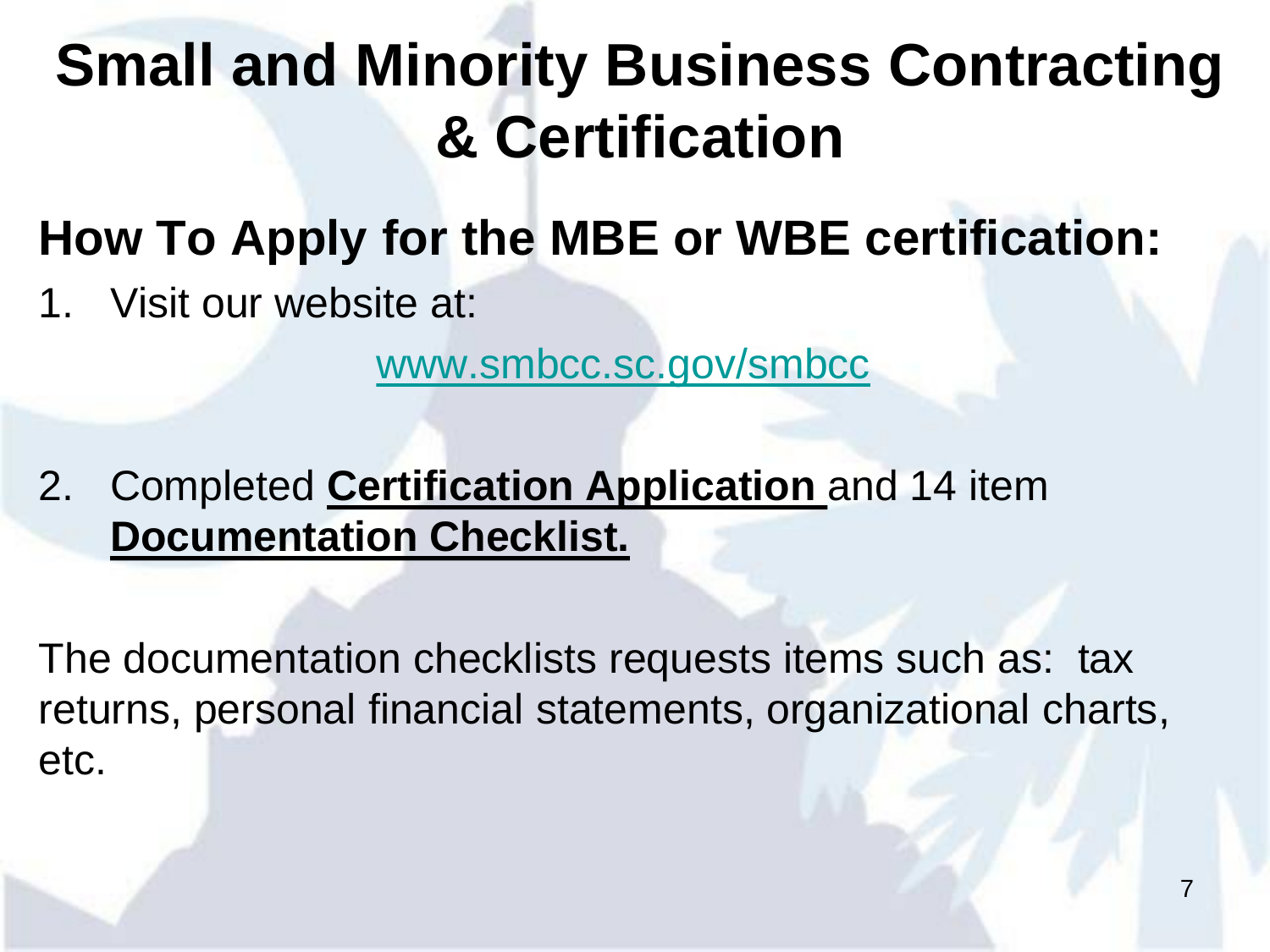# **SMBCC: MBE & WBE Certification**

### **Application Process**

- 1. Your application is submitted to the office with other required documents from checklist.
- 2. The application is then reviewed by SMBCC staff to ensure applicant meets the certification criteria.
- 3. The application requires a signed and notarized Affidavit.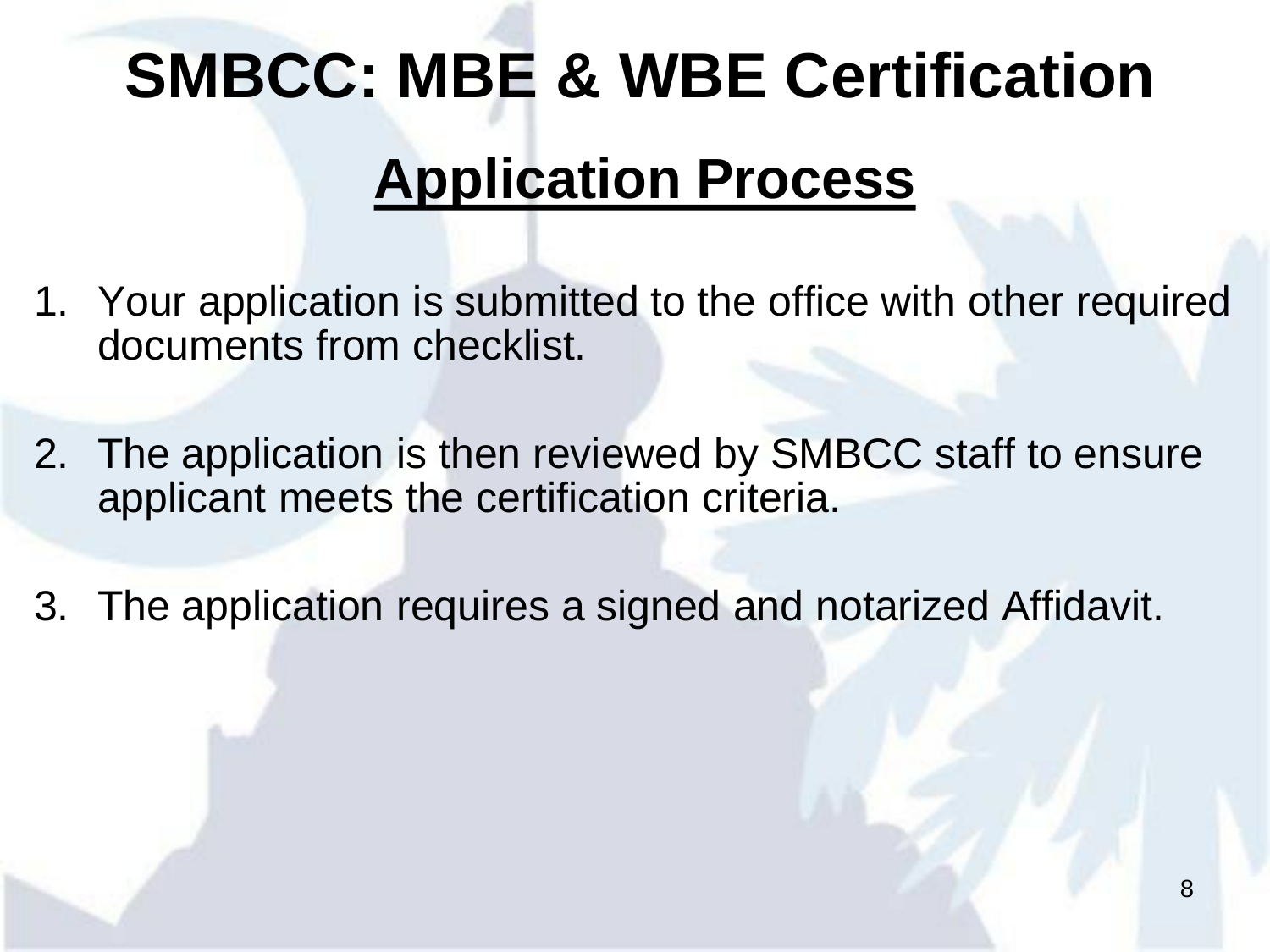## **SMBCC: MBE & WBE Certification Application Process**

- 4. Once the application has been reviewed and the employer meets the certification criteria, a **site visit** is scheduled at their business location.
- 5. If a business is approved for MBE/WBE Certification, they are sent an approval letter and a certificate.
- 5. The certification is valid for 5 years.
- 6. The application process can take up to 45 days to complete based upon timely submission of required information.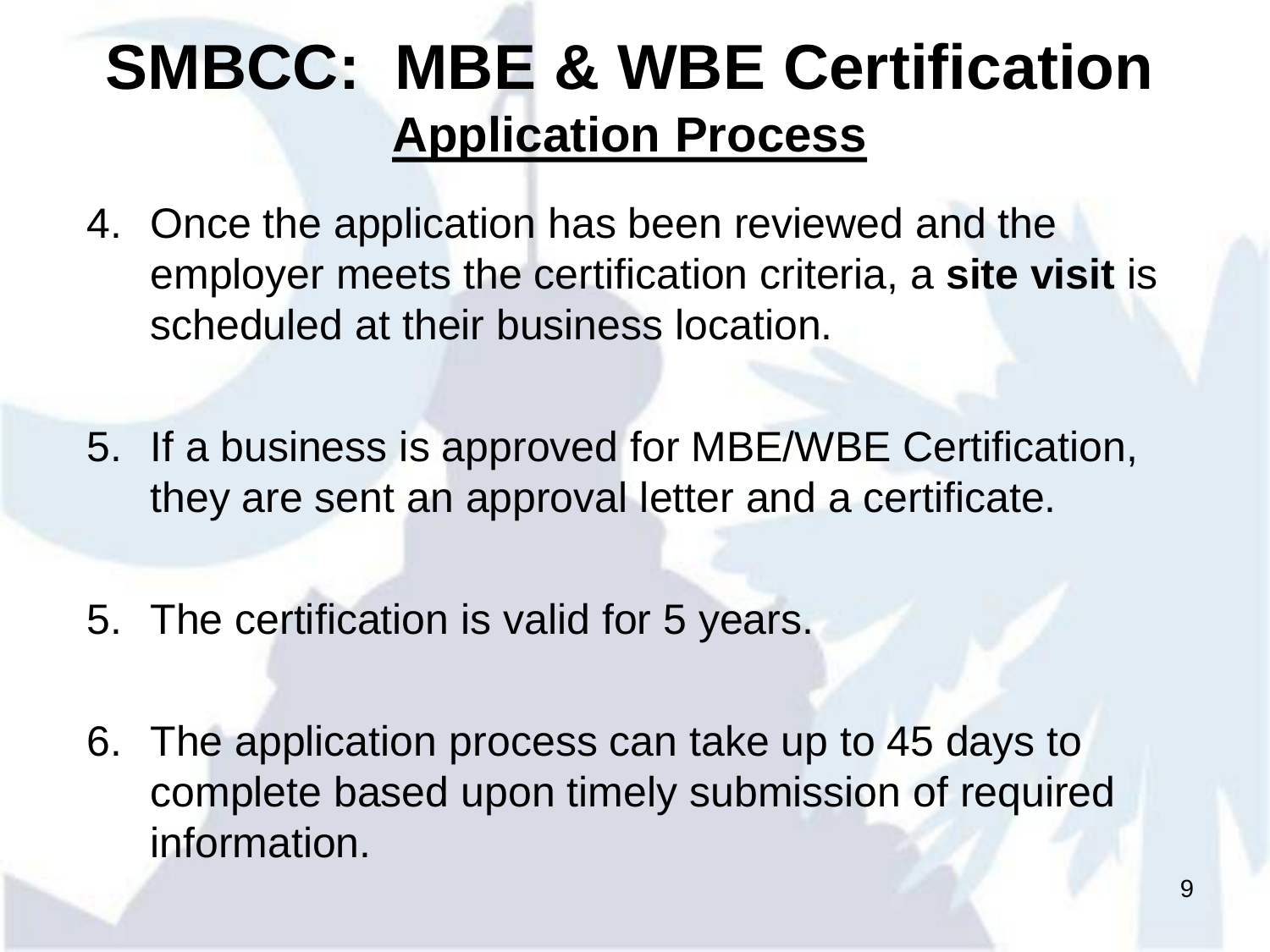# Examples of Items Purchased by State Government Agencies

- Office Supplies
- Janitorial Services & Supplies
- Contracting/Construction related services
- Heating & Air
- Roofing services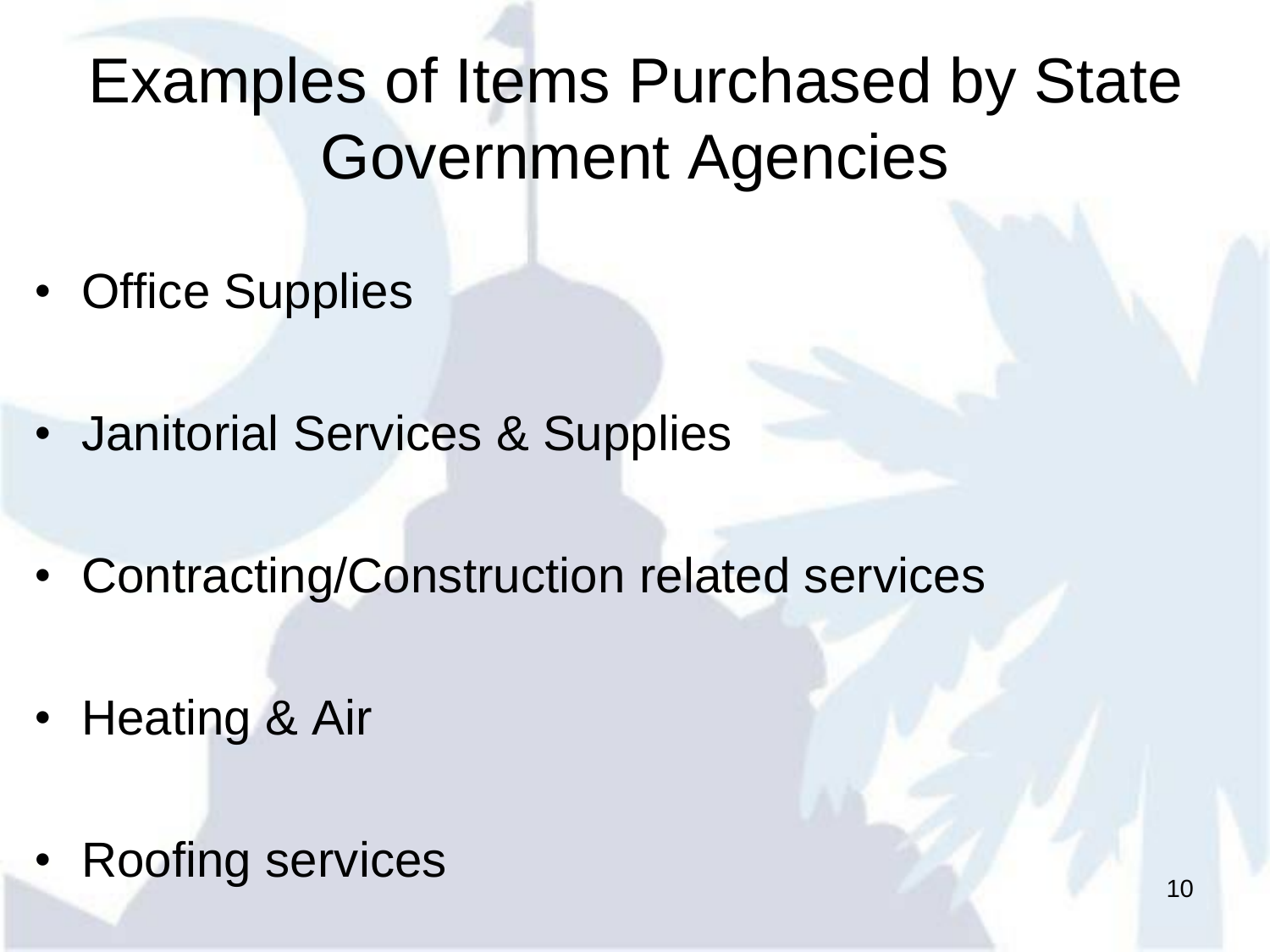## **Benefits of the MBE & WBE Certification**

- $\checkmark$  Networking Opportunities
- $\checkmark$  State Solicitations
- $\checkmark$  Annual Trade Fair
- **√ SMBCC Newsletters** 
	- **EXECT:** Member Spotlight
- Regional Workshops/Seminars

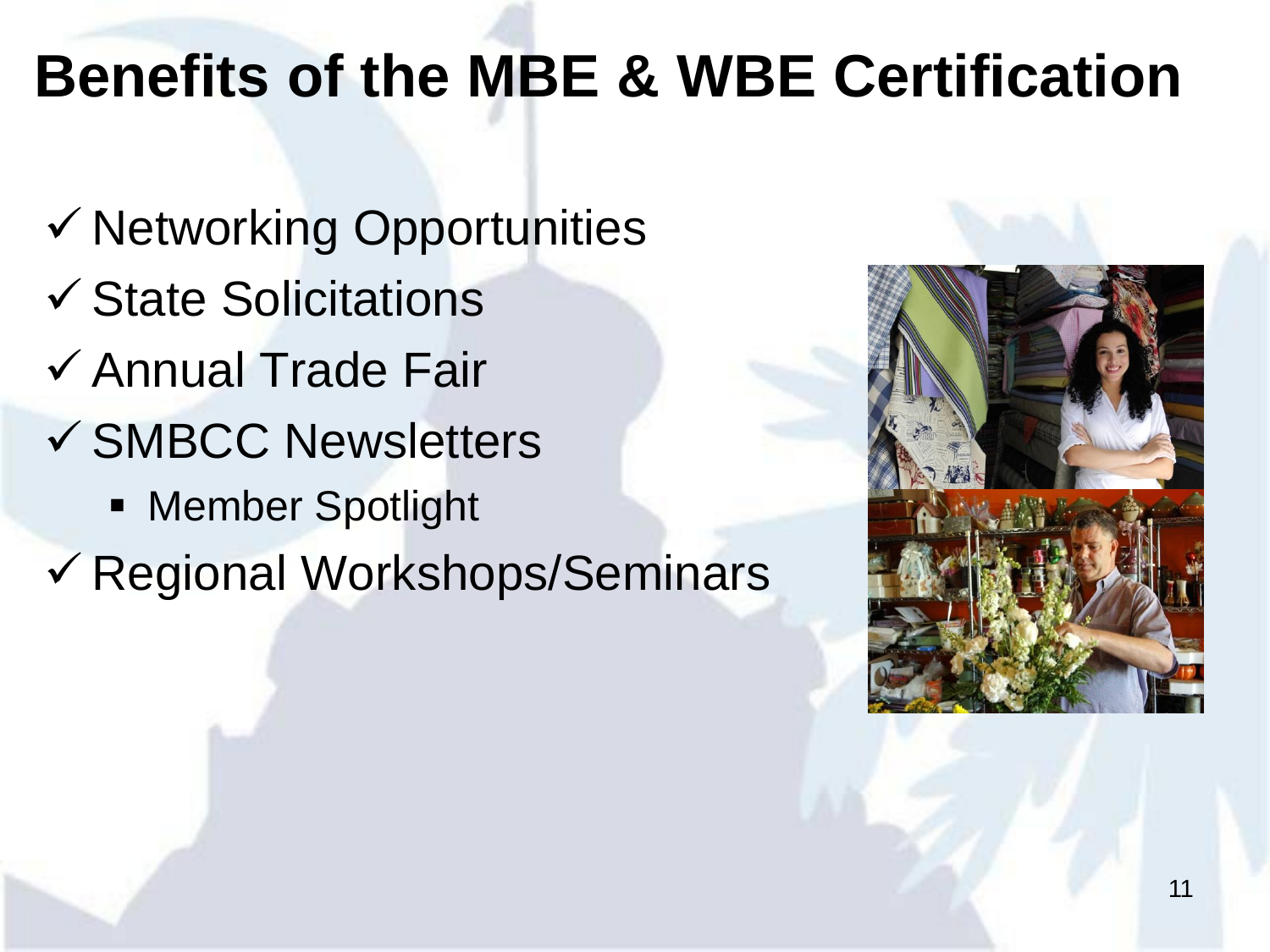# **Department of Transportation (DOT) (***Federal Contracts)*

The Department of Transportation offers opportunities for businesses to bid on repair projects such as roads, bridges, and interstates through their **Disadvantaged Business Enterprise (DBE)** certification.

They also offer a certification specifically related to doing business with South Carolina airports which is called the **Airports Concessions Disadvantaged Business Enterprise (ACDBE)** certification.

The **ACDBE** allows businesses to bid on solicitations with concessions at airports and other related projects.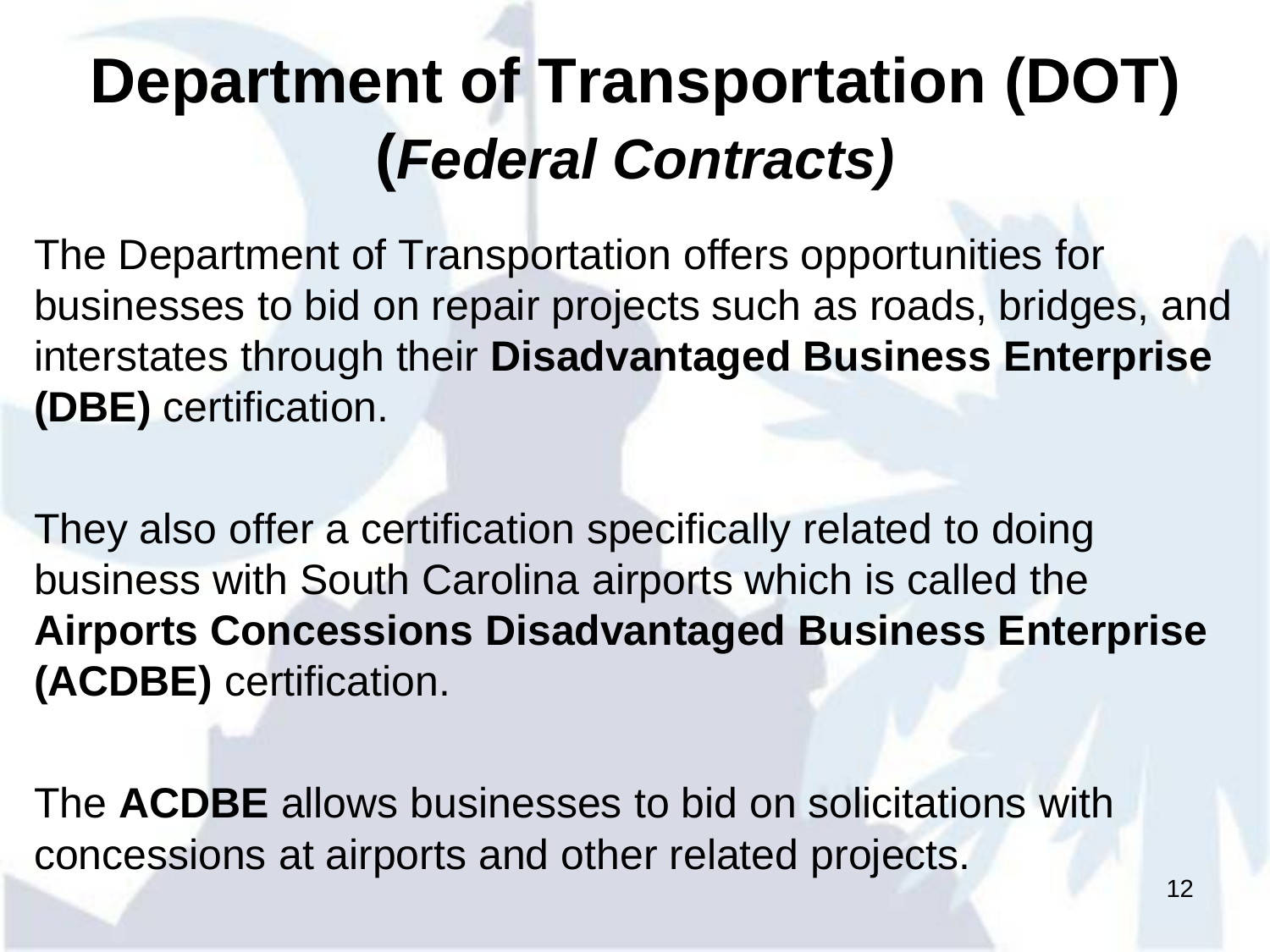#### **Memorandum of Understanding between the SMBCC and the Department of Transportation**

The SMBCC has a memorandum of understanding with the Dept. of Transportation.

This MOU allows a business owner to complete the DOT application and simultaneously request to be certified with the SMBCC (based on approval of application).

The significance is that business owners only need to complete (1) application as opposed to (2).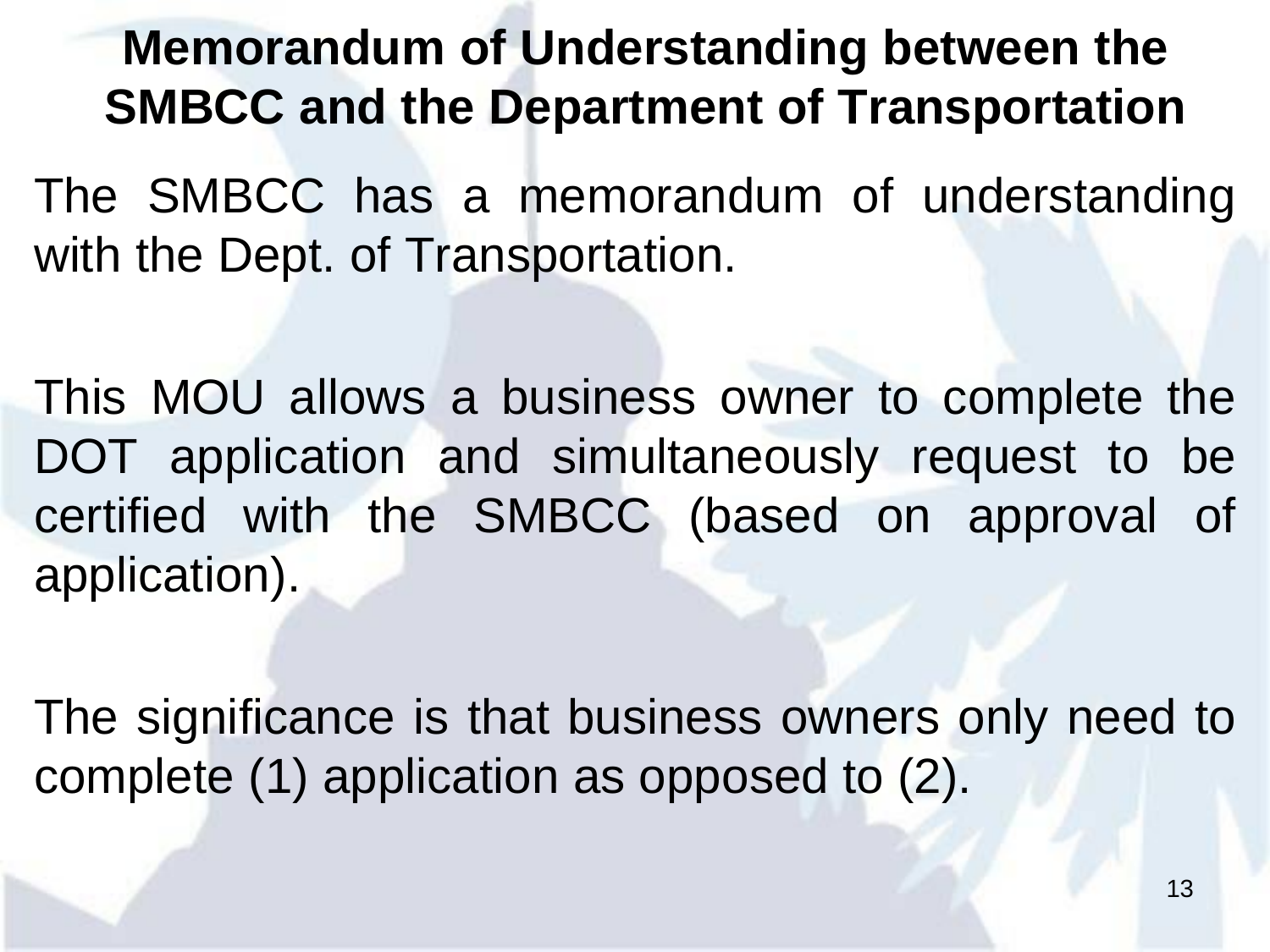# **Benefits of the Department of Transportation Certification**

• Solicitations

• Training

• Marketing Assistance

• Technical Assistance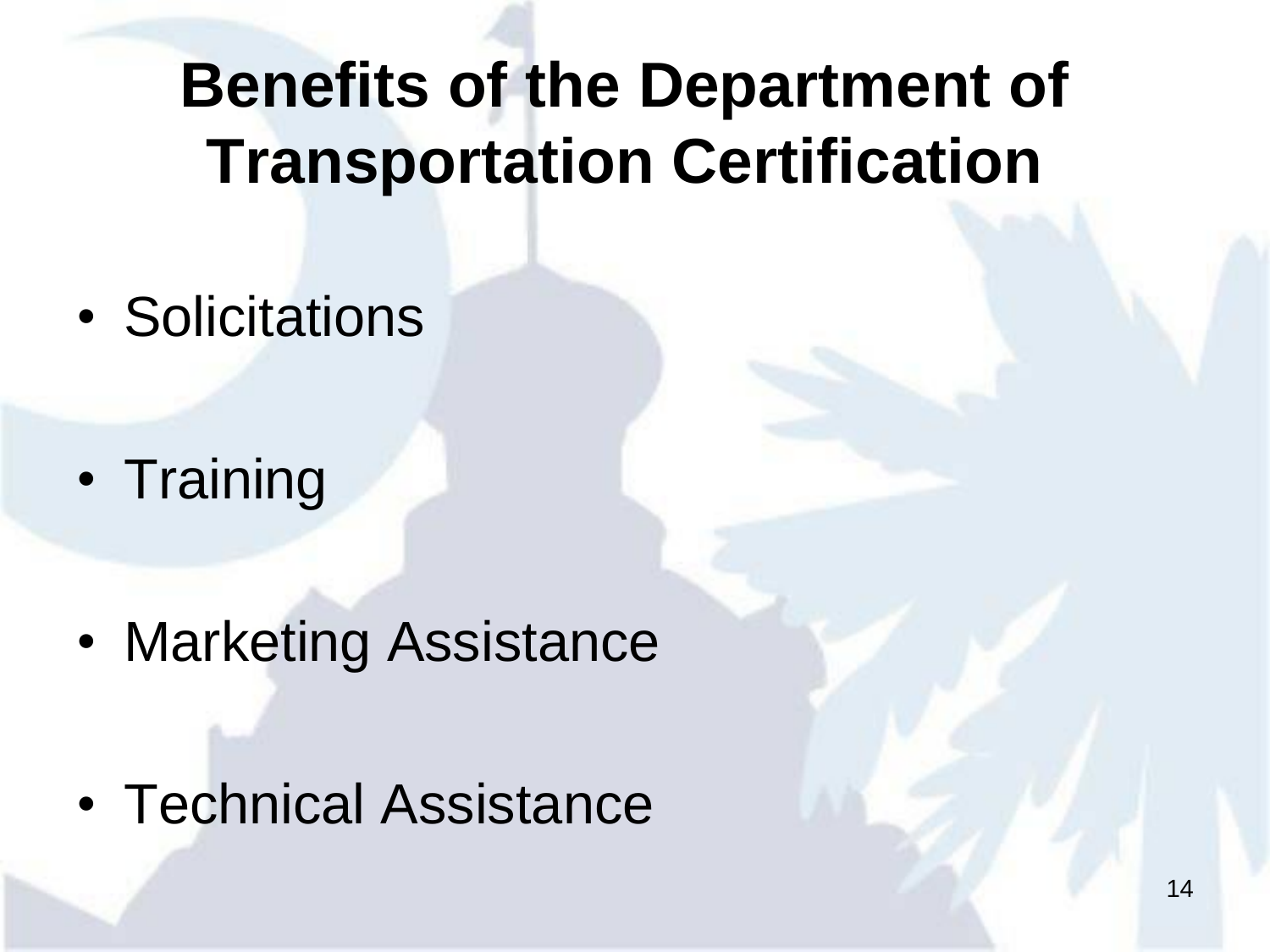### **Department of Transportation** *Resources*

**Gary Linn**, Program Manager for certifications (803) 737-4672

**Paula Hollis**, Business Development Manager (803) 737-1663

**http://www.scdot.org/doing/businessDevelop.aspx**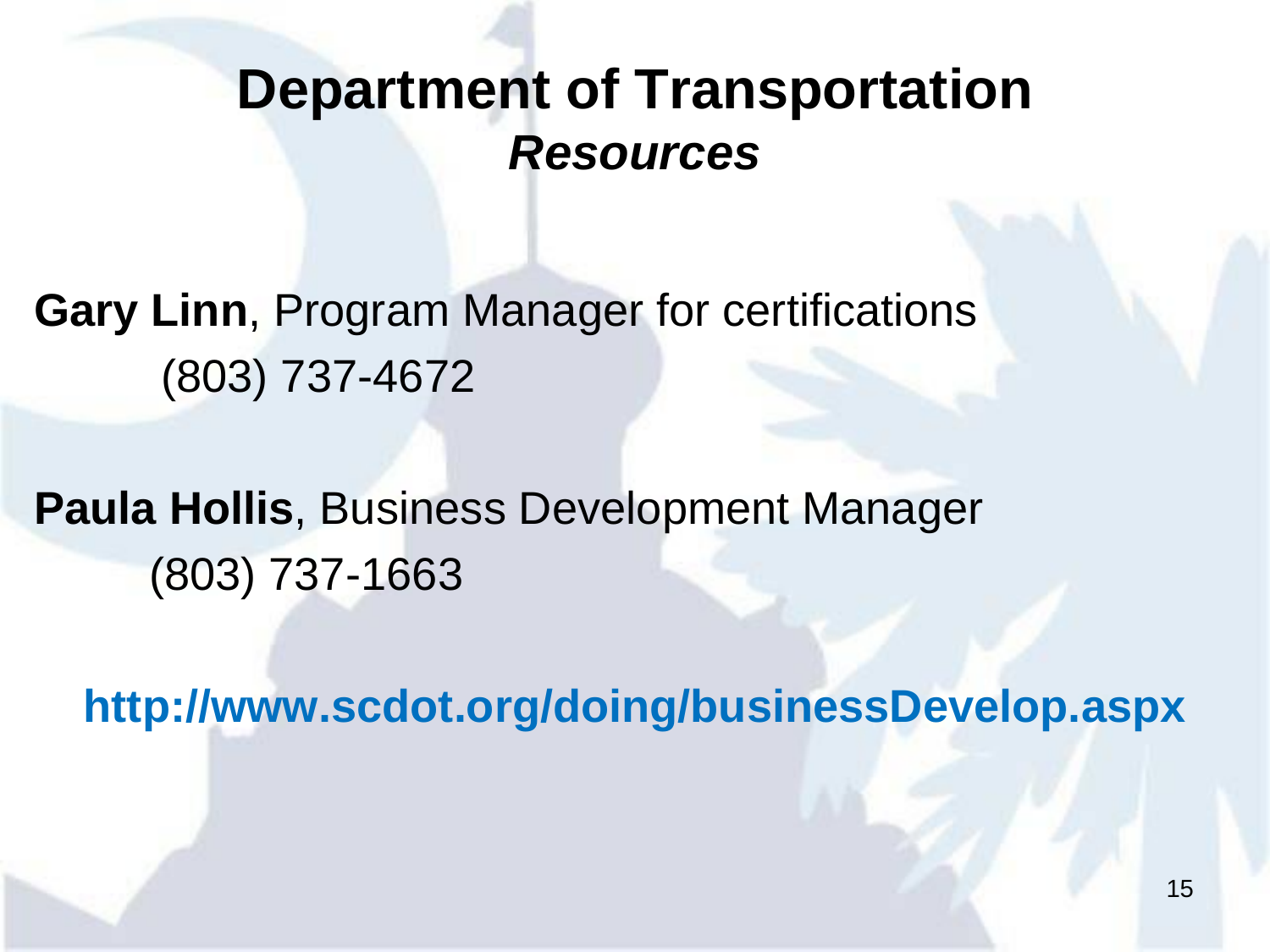### **Small Business Administration (SBA)**  *Certifications & Loans*

The SBA has several business certifications for small businesses related to contracting:

• **8(a) Business Development Program**

- Compete against other 8(a) companies for set-aside contracts.
- **HUBZone** 
	- For businesses located in economically distressed communities
- **Service-Disabled Veteran-Owned Small Business (SDVOSB)**
- **Women-Owned Small Business (WOSB)**
- **Small Disadvantaged Business (SDB)** 16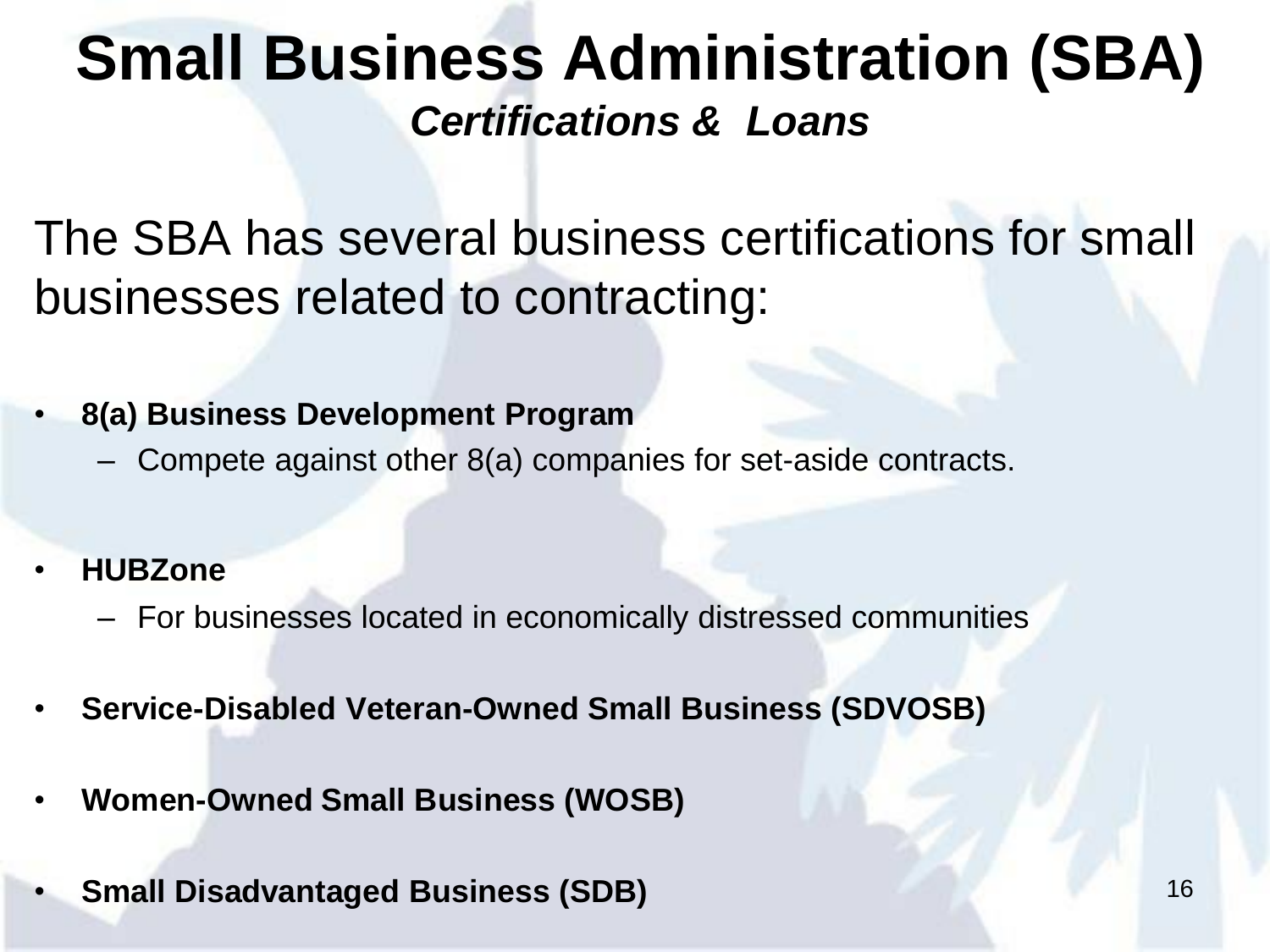### **Small Business Administration (SBA)**

The SBA also offers assistance with business registration in the government's System Award Management (SAM) system which is where other government contracts are located.

#### **The SBA also offers businesses**:

- District Office and Regional Offices for accessibility and support
- Business start-up resources
- Training on government contracting
- **Figure 17** Small Business Advocacy 17 November 2014 17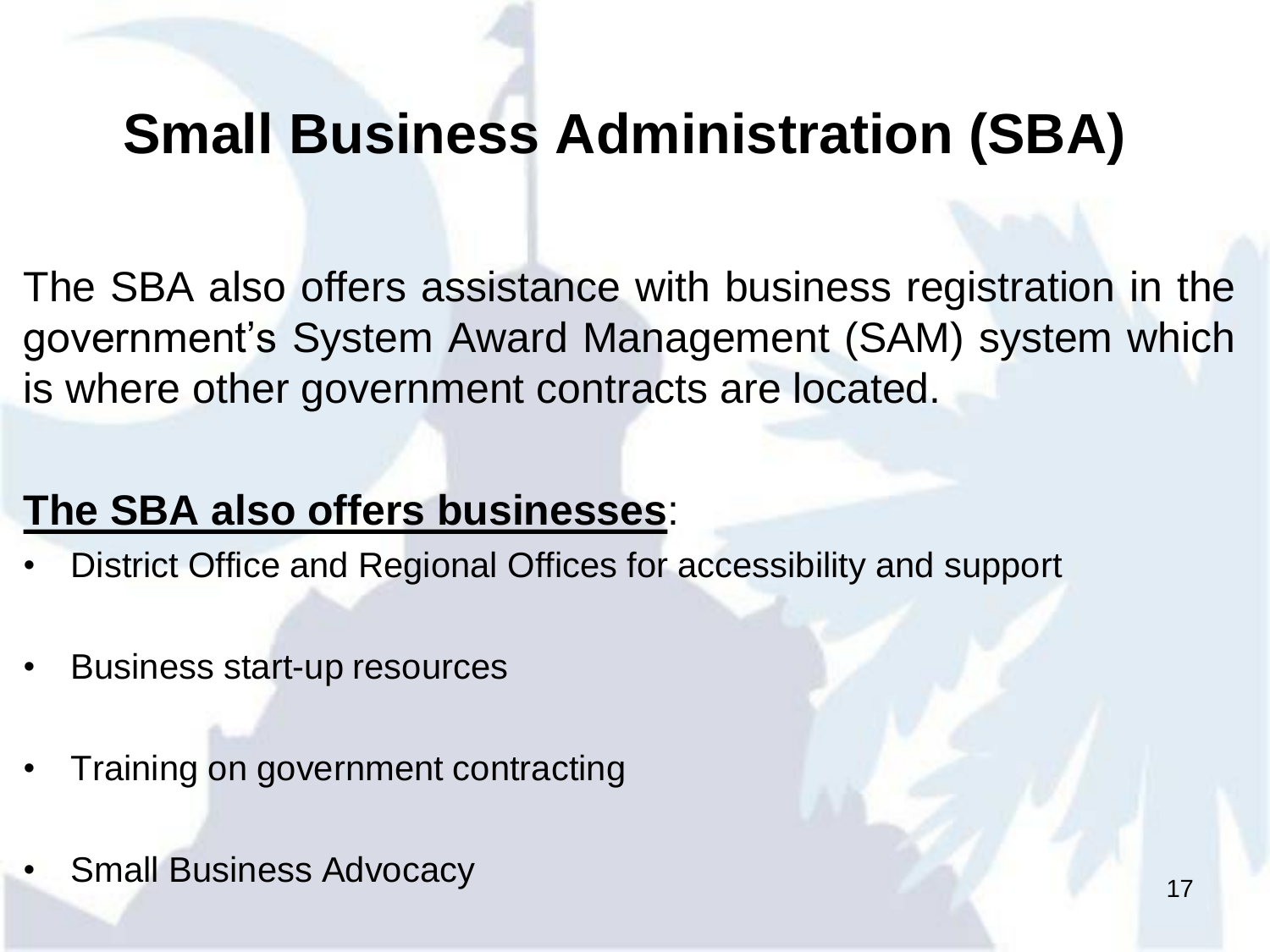# Small Business Administration *Contacts*

Michael Corp, Lead Business Opportunity Specialist (803) 765-5961

Carl Faison, Business Opportunity Specialist (803) 253-3116 www.sba.gov/sc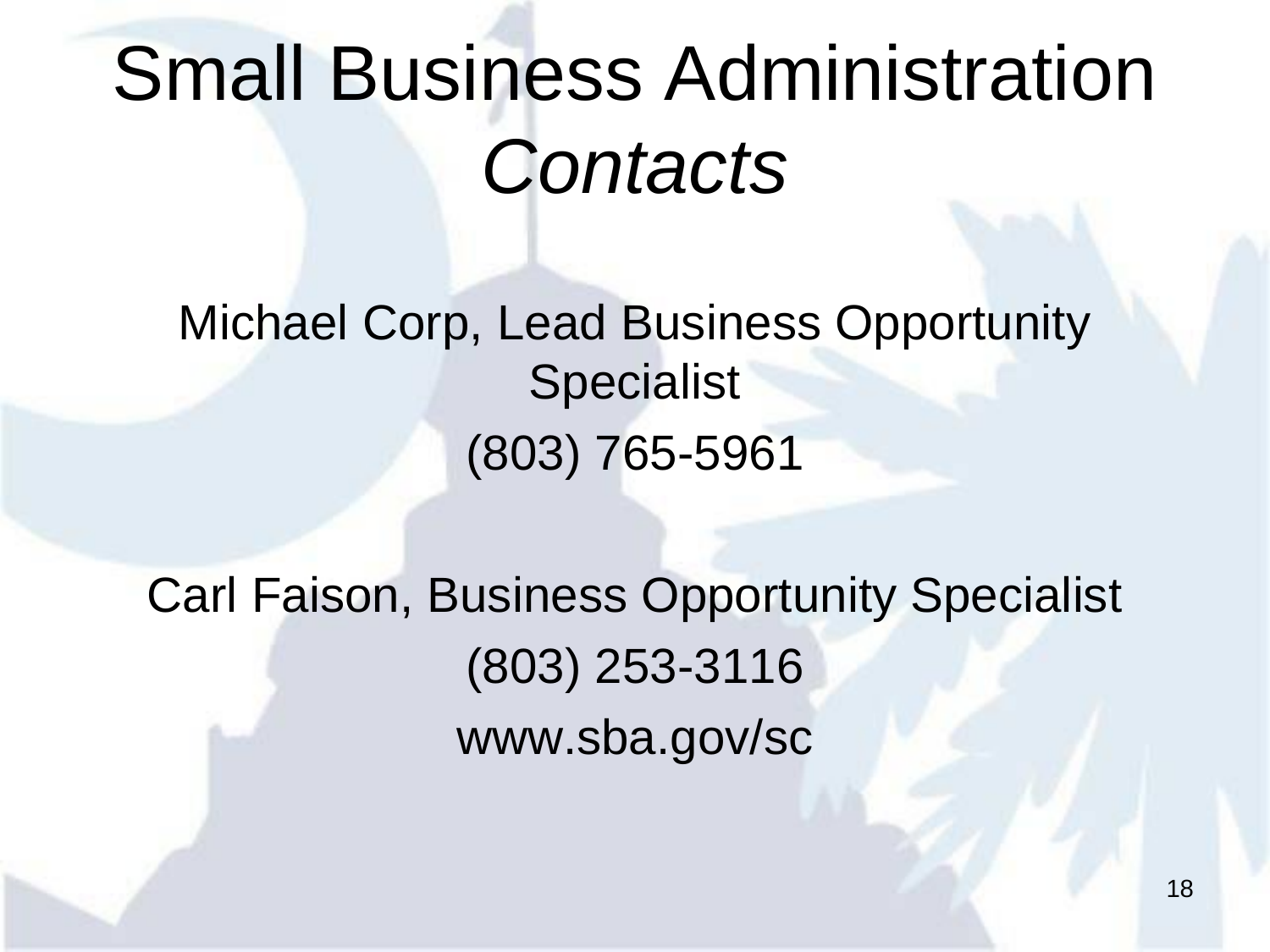## **South Carolina Small Business Development Centers (SBDC)**

The South Carolina Small Business Development Centers offers free consultation to small businesses in **21 locations statewide**. They provide assistance with the following:

- Business Plan development
- Strategic Planning
- Developing Standard Operation Procedures
- Assisting businesses with developing financial pro-forma
- Assisting with self-assessments
- PTAC's assist with understanding how to bid on solicitations 19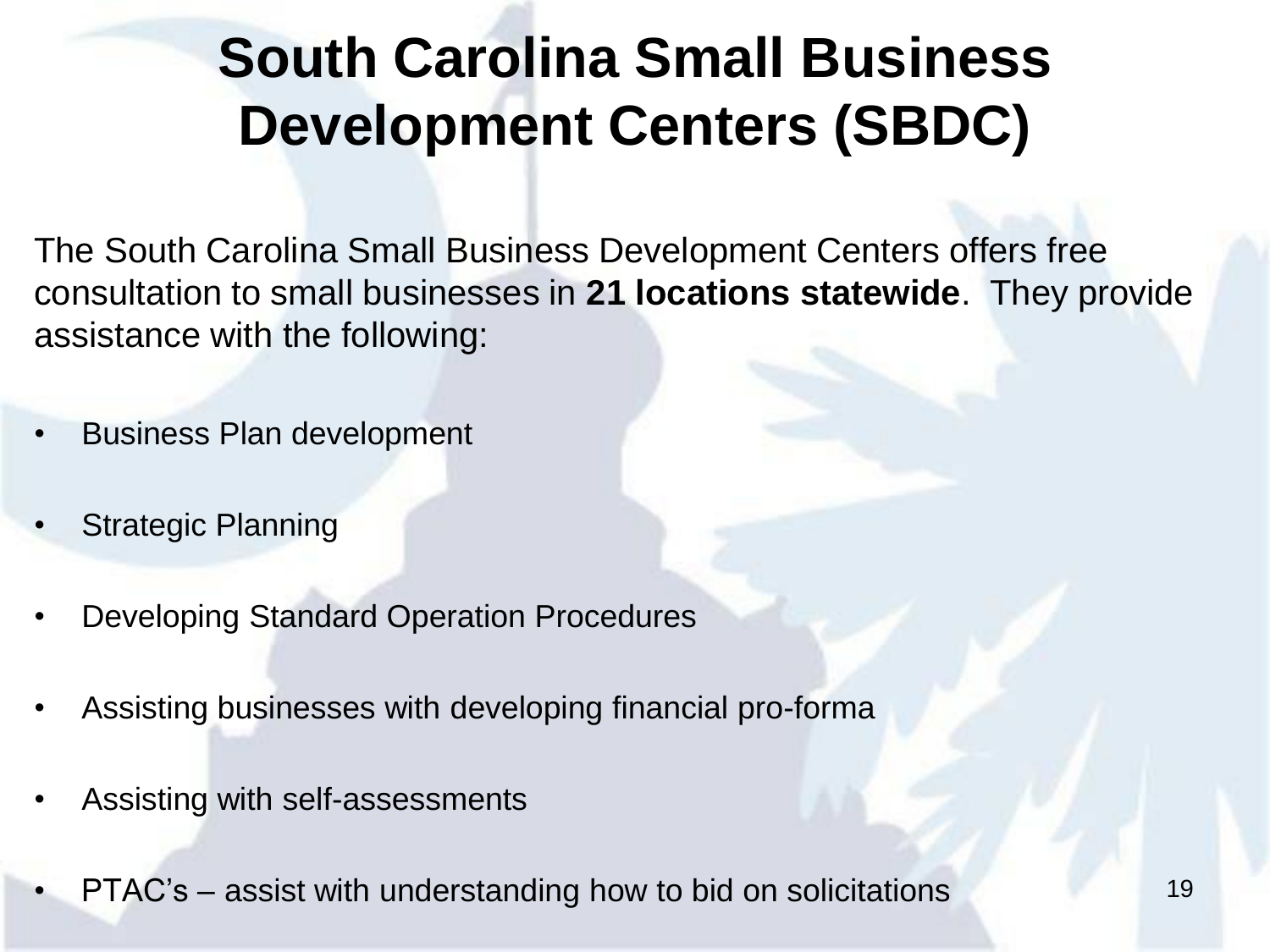## **Find an SBDC office near you!**

• Visit their website at:

[www.scsbdc.com](https://www.scsbdc.com/) (choose a location near you)

#### **South Carolina Small Business Development Centers**

State Director's Office 1014 Greene Street Darla Moore School of Business University of South Carolina Columbia, SC 29208

Michele Abraham, Director Call: 803.777.4907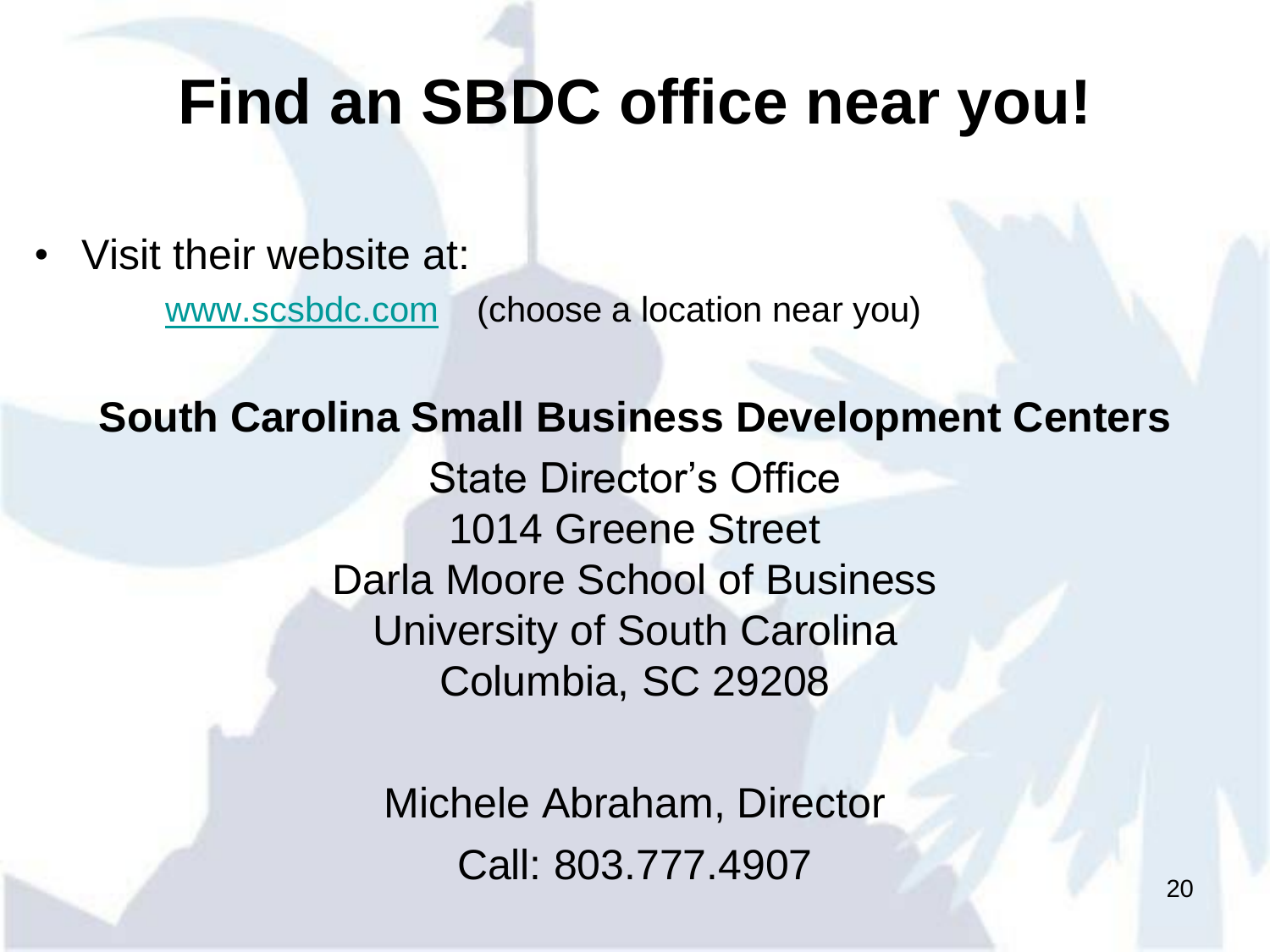# **South Carolina SCORE**

The **SCORE** organization connects business owners with mentors and provide several valuable resources such as:

- Workshops
- Library of business related resources
- Free tools, templates, and business tips
- Assistance with starting and growing businesses 21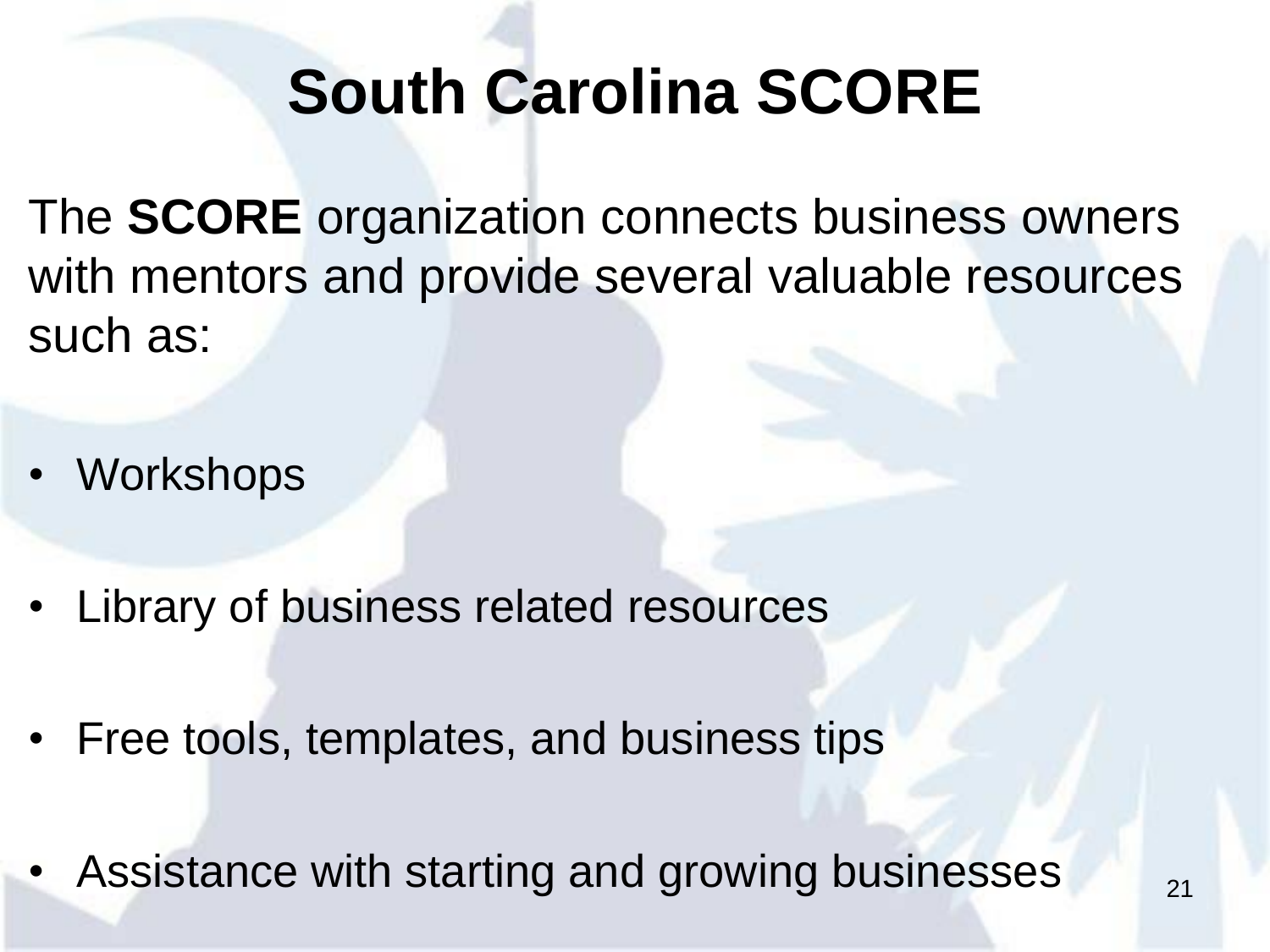## **SCORE** *Contact Information*

[1-800-634-0245](https://www.score.org/)

[help@score.org](https://www.score.org/)

[www.score.org](https://www.score.org/)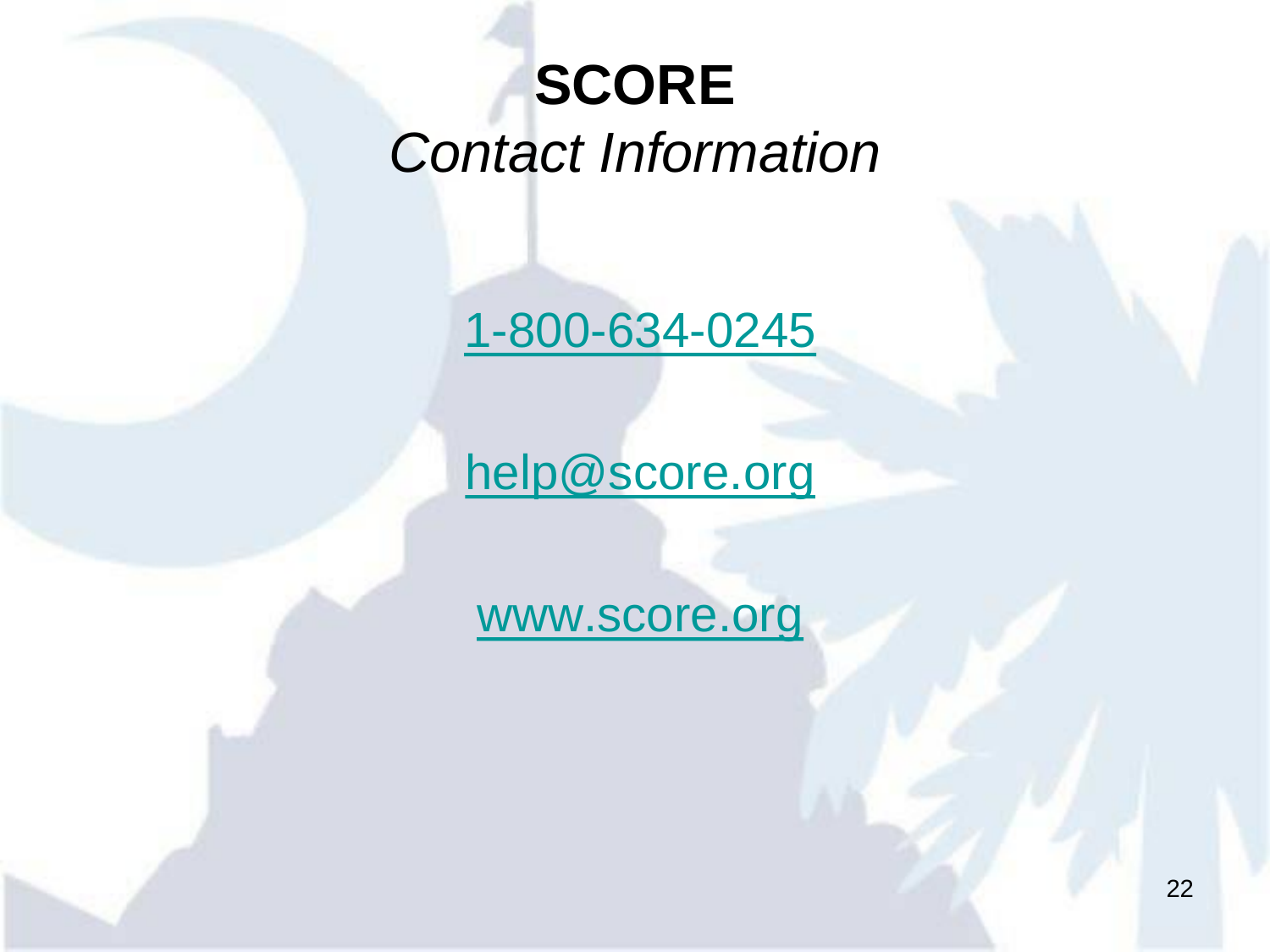# **Guides for People with Disabilities**

• Small Business Administration: Starting and Managing a Business: People with Disabilities

<https://www.sba/gov/starting-business/how-start-business/business/-types/people-disabilities>

• Disability.gov Guide to Self-Employment and Starting a Small Business

<https://www.disability.gov/resource/disability-govs-guide-self-employment-starting-small-business/>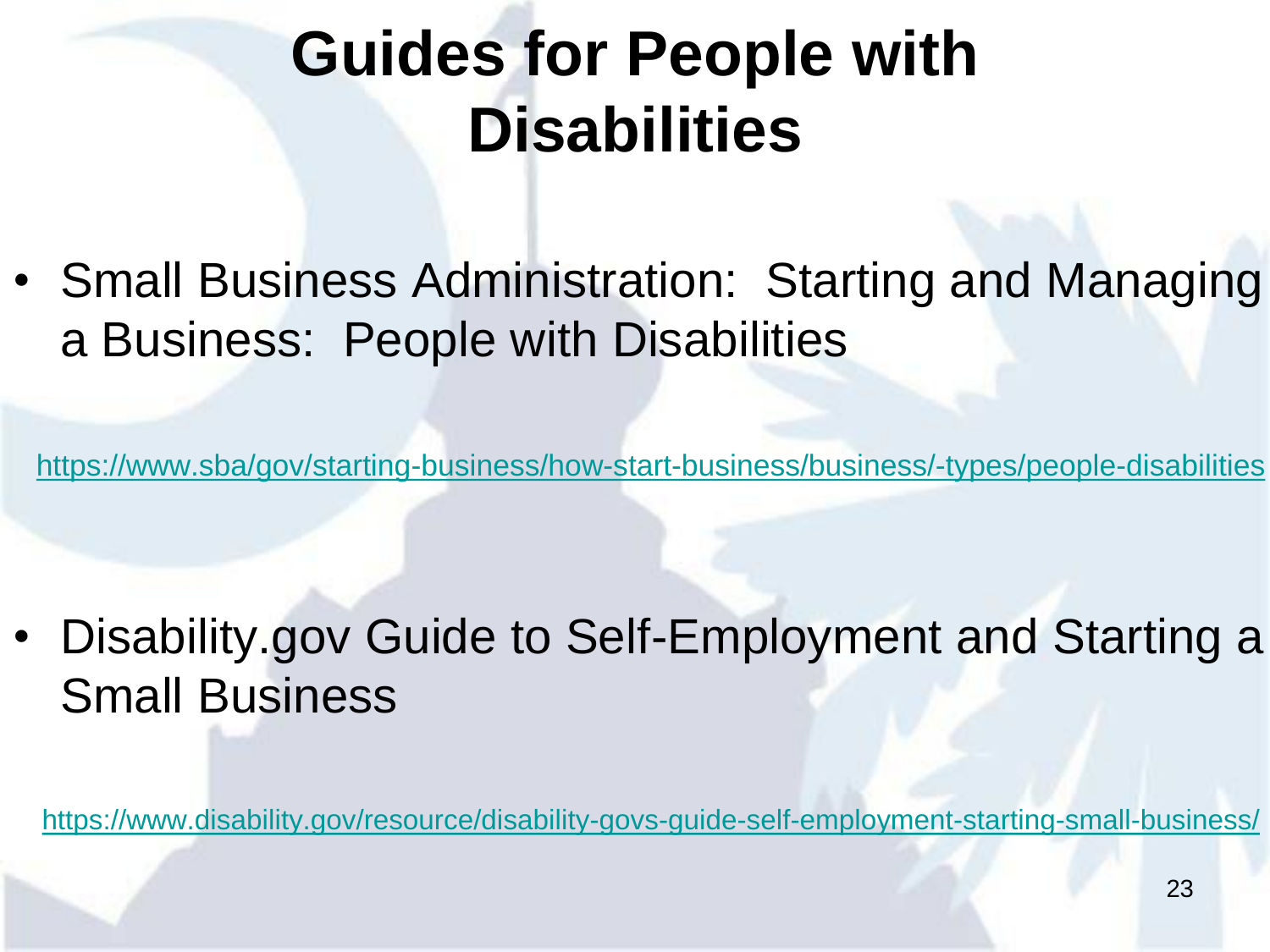#### **Office of Small and Minority Business Contracting & Certification**

Garry James, Director (803) 734-0507 garry.james@admin.sc.gov

Ron Boone, Administrative Assistant (803) 734-5010 ronald.boone@admin.sc.gov